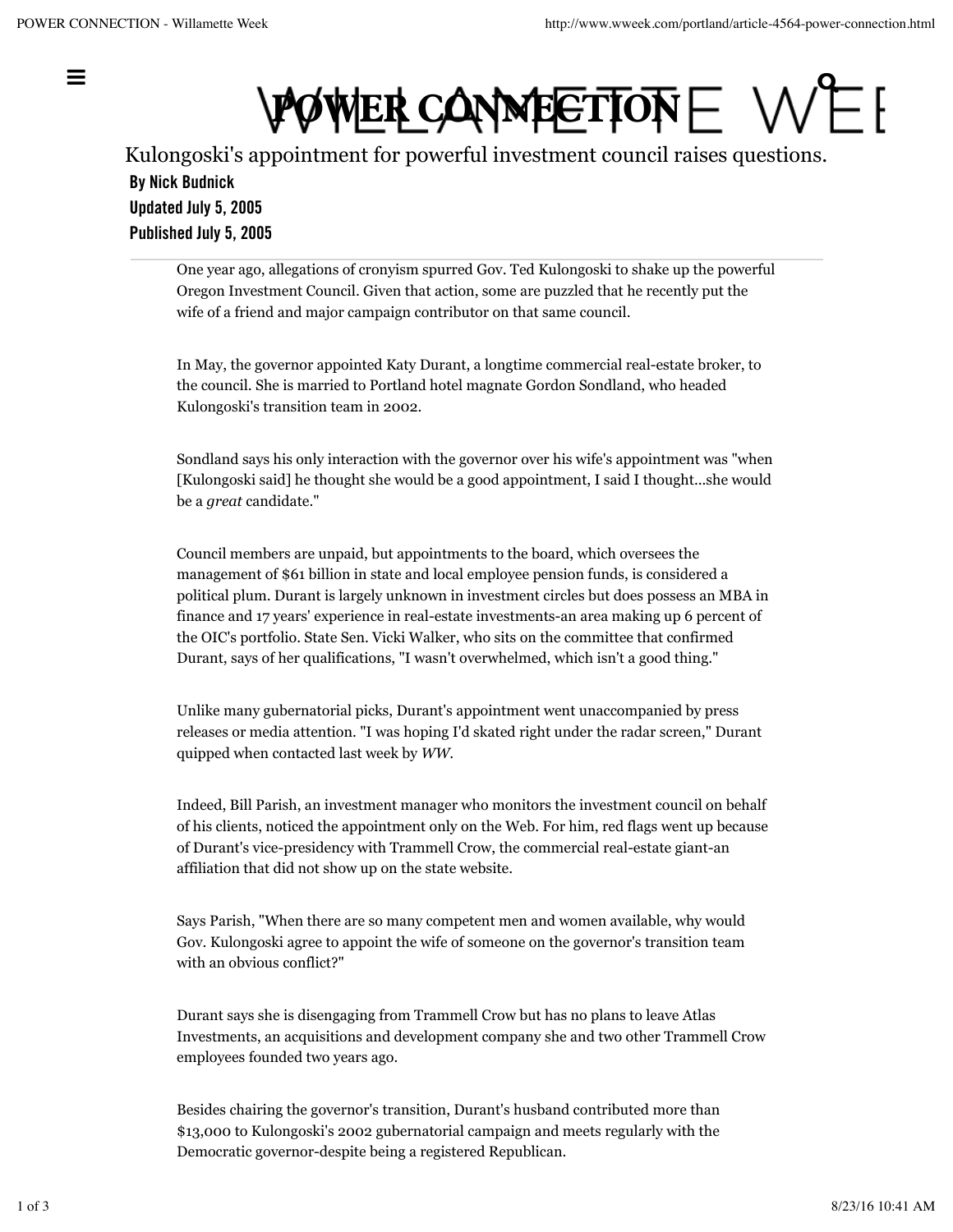Sondland is a major developer, hotel operator and financier who has as one of his partners Larry Mendelsohn, the former second-in-command at Andy Wiederhorn's Wilshire Financial Services Group. Mendels ohn was convicted last year of felony tax fraud.

> Randall Pozdena, a prominent economist and former chair of the OIC, says Durant's appointment is curious given the controversy when Diana Goldschmidt served on the council. During her tenure, questions surfaced about whether her decisions benefited her husband, Neil Goldschmidt, particularly her vote to commit \$300 million of state funds in 2003 to a group of Texas investors aiming to buy Portland General Electric. The day after the vote, the Texas group hired Neil Goldschmidt to run the company (see "The \$300 Million Emergency," *WW*, Sept. 22, 2004).

In July 2004, Kulongoski told *The Oregonian*, "I'm interested in looking at how the board is functioning." He fired Diana Goldschmidt from the OIC two months later.

Pozdena says appearances are important: "If your husband or wife is in the business, it's hard for people to imagine that there isn't pillow talk, that you share information that shouldn't be shared."

Mardi Saathoff, the governor's legal counsel, told *WW* Durant was selected strictly on qualifications: "She's an incredibly sophisticated, intelligent businesswoman."

Durant, for her part, told *WW* she won't share confidential information, and her interest in the council is altruistic: As she told the Senate committee in May, "It is important for every Oregonian to give back to our state."

While Durant is an Oregon resident, her husband is not-legally, at least. They both live in Portland, have offices here, school their kids here and register their cars here. But Sondland maintains a penthouse in Seattle at one of his hotels, where he claims residency for tax purposes.

A number of prosperous Oregon businesspeople maintain residences in Washington to avoid Oregon's income tax. Asked whether this was a factor for him, Sondland declined to respond directly, instead defending his claim of Washington residency as "reflective of the facts."

"I was born and raised in Seattle," he added. "I have a lot of ties to that community: We have a place up there, we have business investments up there, my mother still lives there, my sister lives there. I mean, I never left."

## **COMMENTS**